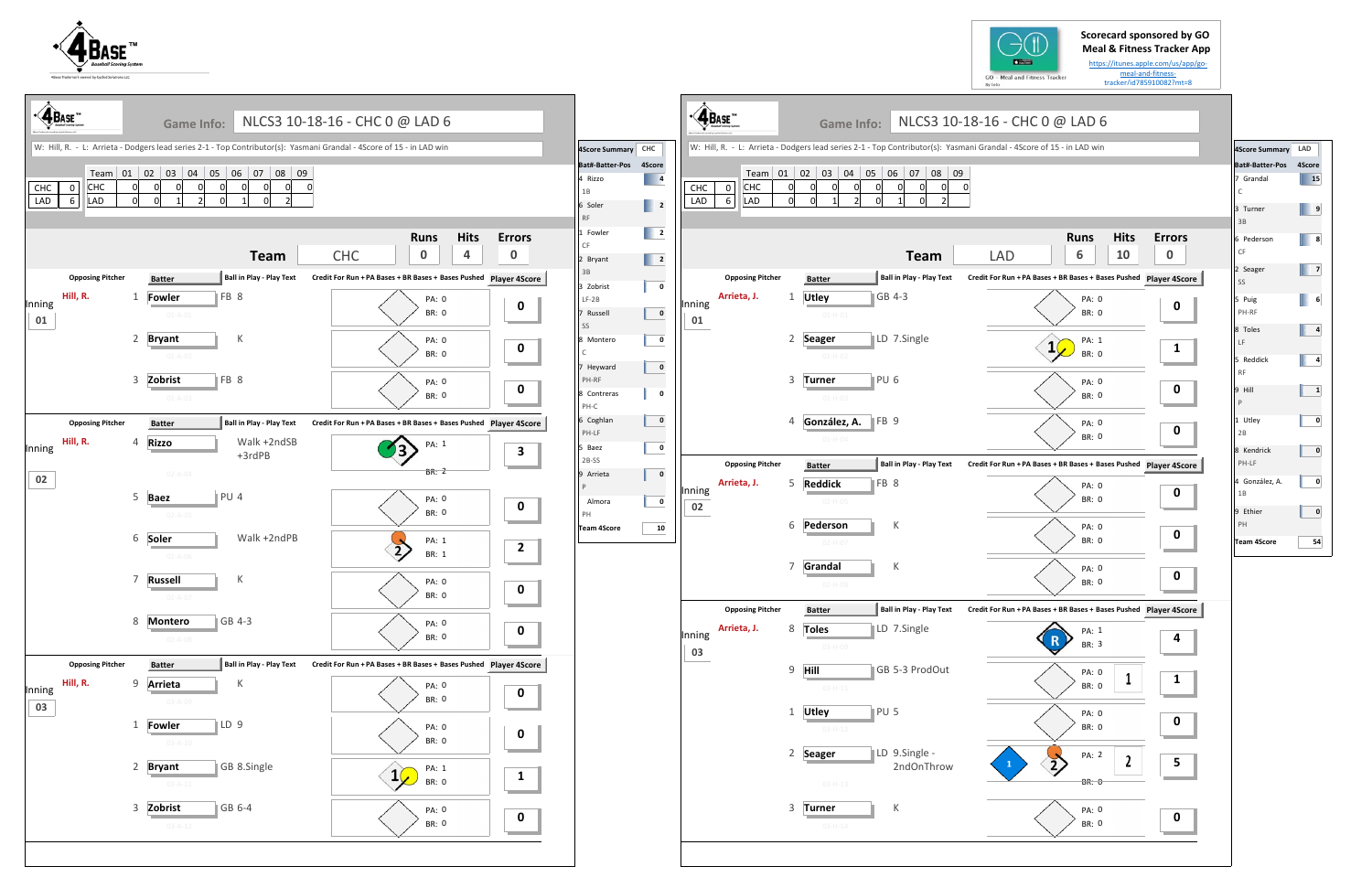

|              |                         |              | Datter                         |                 |                                 |                                        |   |            |
|--------------|-------------------------|--------------|--------------------------------|-----------------|---------------------------------|----------------------------------------|---|------------|
| Inning<br>04 | Arrieta, J.             | 4            | González, A.<br>$04 - H - 15$  | $\mathbb{ID}9$  |                                 |                                        |   | PA:<br>BR: |
|              |                         | 5            | <b>Reddick</b>                 |                 | GB 4.Single +2ndSB              |                                        |   | PA:        |
|              |                         |              | $04 - H - 16$                  |                 | +3rdSB                          |                                        |   | BR:        |
|              |                         | 6            | Pederson<br>$04 - H - 17$      |                 | К                               |                                        |   | PA:<br>BR: |
|              |                         | 7            | Grandal<br>$04 - H - 18$       |                 | FB .HomeRun                     | $\overline{2}$                         | R | PA:<br>BR: |
|              |                         | 8            | <b>Toles</b><br>$04 - H - 19$  | FB <sub>7</sub> |                                 |                                        |   | PA:<br>BR: |
|              | <b>Opposing Pitcher</b> |              | <b>Batter</b>                  |                 | <b>Ball in Play - Play Text</b> | Credit For Run + PA Bases + BR Bases + |   |            |
| Inning<br>05 | Arrieta, J.             | 9            | Hill<br>$05-H-20$              |                 | GB 1-3                          |                                        |   | PA:<br>BR: |
|              |                         | $\mathbf{1}$ | <b>Utley</b><br>$05 - H - 21$  | FB <sub>8</sub> |                                 |                                        |   | PA:<br>BR: |
|              |                         | 2            | <b>Seager</b><br>$05-H-22$     |                 | К                               |                                        |   | PA:<br>BR: |
|              | <b>Opposing Pitcher</b> |              | <b>Batter</b>                  |                 | <b>Ball in Play - Play Text</b> | Credit For Run + PA Bases + BR Bases + |   |            |
| Inning<br>06 | Arrieta, J.             | 3            | <b>Turner</b><br>$06-H-23$     |                 | FB .HomeRun                     | $\mathbf{1}$                           | R | PA:<br>BR: |
|              | Wood, T.                | 4            | González, A.<br>$06 - H - 24$  |                 | К                               |                                        |   | PA:<br>BR: |
|              |                         | 5            | Puig<br>$06 - H - 25$          |                 | GB 1.Single                     |                                        |   | PA:<br>BR: |
|              |                         | 6            | Pederson<br>$06-H-26$          | PU <sub>5</sub> |                                 |                                        |   | PA:<br>BR: |
|              |                         | 7            | Grandal<br>$06-H-27$           |                 | Walk                            |                                        | 1 | PA:<br>BR: |
|              | Grimm, J.               | 8            | <b>Kendrick</b><br>$06-H-29$   |                 | GB 4-3                          |                                        |   | PA:<br>BR: |
|              | <b>Opposing Pitcher</b> |              | <b>Batter</b>                  |                 | <b>Ball in Play - Play Text</b> | Credit For Run + PA Bases + BR Bases + |   |            |
| Inning<br>07 | Grimm, J.               | 9            | <b>Ethier</b><br>$07 - H - 30$ | FB <sub>7</sub> |                                 |                                        |   | PA:<br>BR: |
|              |                         | $\mathbf 1$  | <b>Utley</b><br>$07 - H - 31$  |                 | К                               |                                        |   | PA:<br>BR: |
|              |                         | 2            | <b>Seager</b><br>07-H-32       |                 | LD 8.Single                     |                                        | 1 | PA:<br>BR: |
|              |                         | 3            | Turner                         |                 | GB 4-3                          |                                        |   | PA:<br>BR: |
|              |                         |              | $07-H-33$                      |                 |                                 |                                        |   |            |

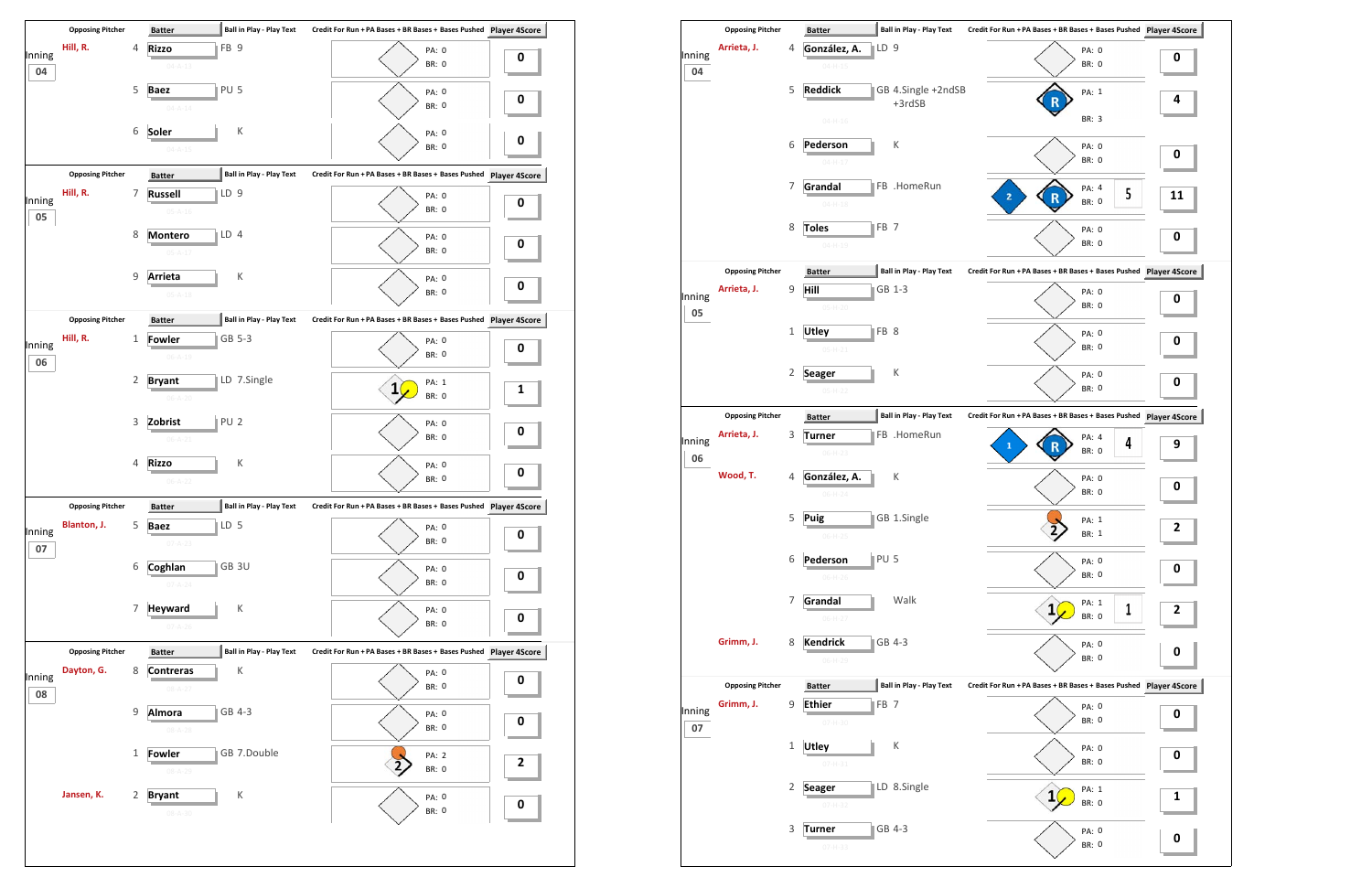|                            | <b>Opposing Pitcher</b> | <b>Batter</b>                 | <b>Ball in Play - Play Text</b> | Credit For Run + PA Bases + BR Bases + Bases Pushed     | <b>Player 4Score</b> |
|----------------------------|-------------------------|-------------------------------|---------------------------------|---------------------------------------------------------|----------------------|
| Jansen, K.<br>Inning<br>09 | 3                       | Zobrist<br>$09 - A - 32$      | GB 3U                           | PA: 0<br><b>BR: 0</b>                                   | 0                    |
|                            | 4                       | <b>Rizzo</b><br>$09 - A - 33$ | GB 5.Single                     | PA: 1<br><b>BR: 0</b>                                   | 1                    |
|                            | 5                       | <b>Baez</b><br>$09 - A - 34$  | К                               | PA: 0<br>BR: 0                                          | $\boldsymbol{0}$     |
|                            | 6                       | Coghlan<br>$09 - A - 35$      | LD <sub>5</sub>                 | PA: 0<br><b>BR: 0</b>                                   | $\boldsymbol{0}$     |
| Total Run(s): 0            |                         |                               |                                 | <b>BR: 3</b><br>Pushed: 0<br>4Score: 10<br><b>PA: 7</b> |                      |
| Away Team<br>Game Notes    |                         |                               |                                 |                                                         |                      |

|        | <b>Opposing Pitcher</b> |   | <b>Batter</b>                    | <b>Ball in Play - Play Text</b> | Credit For Run + PA Bases + BR Bases + Bases Pushed Player 4S |                         |
|--------|-------------------------|---|----------------------------------|---------------------------------|---------------------------------------------------------------|-------------------------|
| Inning | Montgomery,<br>M.       | 4 | González, A.                     | LD 8                            | PA: 0                                                         | 0                       |
| 08     |                         |   | $08 - H - 34$                    |                                 | <b>BR: 0</b>                                                  |                         |
|        |                         | 5 | <b>Puig</b><br>$08 - H - 35$     | GB 7.Single                     | PA: 1<br>R<br>BR: 3                                           | 4                       |
|        |                         | 6 | Pederson<br>$08 - H - 36$        | LD 7.Double +3rdSB              | PA: 2<br>3<br>$\mathbf R$<br>$\mathbf{1}$<br><b>BR: 2</b>     | 8                       |
|        |                         | 7 | Grandal<br>08-H-37               | GB 6-3 ProdOut                  | PA: 0<br>$\mathbf{1}$<br>BR: 0                                | $\overline{\mathbf{c}}$ |
|        |                         | 8 | <b>Kendrick</b><br>$08 - H - 38$ | К                               | PA: 0<br>BR: 0                                                | 0                       |
|        | Total Run(s): 6         |   |                                  |                                 | PA: 19<br><b>BR: 12</b><br>Pushed: 17                         | 4Score: 54              |
|        | Home Team<br>Game Notes |   |                                  |                                 |                                                               |                         |



|                |                     |            | <b>Game Info:</b>                                                                                                    |               |                | NLCS3 10-18-16 - CHC 0 @ LAD 6                                    |              |   |
|----------------|---------------------|------------|----------------------------------------------------------------------------------------------------------------------|---------------|----------------|-------------------------------------------------------------------|--------------|---|
|                |                     |            | W: Hill, R. - L: Arrieta - Dodgers lead series 2-1 - Top Contributor(s): Yasmani Grandal - 4Score of 15 - in LAD win |               |                |                                                                   |              |   |
|                | <b>Team</b>         | <b>LAD</b> | Total Run(s): 6                                                                                                      | <b>PA: 19</b> | <b>BR: 12</b>  | Pushed: 17                                                        | 4Score: 54   |   |
| Bat Ord #      | <b>Batter</b>       | Inning     | <b>Play Text</b>                                                                                                     |               |                | Credit For Run + PA Bases + BR Bases + Bases Pushed Player 4Score |              |   |
| 1              | <b>Utley</b><br>2B  | 01         | GB / 4-3                                                                                                             |               | 0              | $\mathbf 0$                                                       |              | 0 |
|                |                     | 03         | PU/5                                                                                                                 |               | 0              | 0                                                                 |              | 0 |
|                |                     | 05         | FB/8                                                                                                                 |               | $\Omega$       | 0                                                                 |              | 0 |
|                |                     | 07         | / K                                                                                                                  |               | 0              | 0                                                                 |              | 0 |
| Bat Ord #      | <b>Batter</b>       | Inning     | <b>Play Text</b>                                                                                                     |               |                | Credit For Run + PA Bases + BR Bases + Bases Pushed Player 4Score |              |   |
| $\overline{2}$ | <b>Seager</b><br>SS | 01         | LD / 7.Single                                                                                                        |               | $\mathbf{1}$   | $\mathbf 0$                                                       |              | 1 |
|                |                     | 03         | LD / 9.Single -2ndOnThrow                                                                                            | $\mathbf{1}$  | $\overline{2}$ | 0                                                                 | $\mathbf{2}$ | 5 |
|                |                     | 05         | /K                                                                                                                   |               | $\mathbf 0$    | 0                                                                 |              | 0 |
|                |                     | 07         | LD / 8.Single                                                                                                        |               | $\mathbf{1}$   | 0                                                                 |              | 1 |
| Bat Ord #      | <b>Batter</b>       | Inning     | <b>Play Text</b>                                                                                                     |               |                | Credit For Run + PA Bases + BR Bases + Bases Pushed Player 4Score |              |   |
| 3              | Turner<br>3B        | 01         | PU/6                                                                                                                 |               | 0              | $\mathbf 0$                                                       |              | 0 |
|                |                     | 03         | / K                                                                                                                  |               | 0              | 0                                                                 |              | 0 |
|                |                     |            |                                                                                                                      |               |                |                                                                   |              |   |

|                |                     |        | Game Info:                                                                                                           |              | NLCS3 10-18-16 - CHC 0 @ LAD 6                                    |             |            |   |
|----------------|---------------------|--------|----------------------------------------------------------------------------------------------------------------------|--------------|-------------------------------------------------------------------|-------------|------------|---|
|                |                     |        | W: Hill, R. - L: Arrieta - Dodgers lead series 2-1 - Top Contributor(s): Yasmani Grandal - 4Score of 15 - in LAD win |              |                                                                   |             |            |   |
| <b>Team</b>    | <b>CHC</b>          |        | Total Run(s): 0                                                                                                      | <b>PA: 7</b> | <b>BR: 3</b>                                                      | Pushed: 0   | 4Score: 10 |   |
| Bat Ord #      | <b>Batter</b>       | Inning | <b>Play Text</b>                                                                                                     |              | Credit For Run + PA Bases + BR Bases + Bases Pushed Player 4Score |             |            |   |
| 1              | <b>Fowler</b><br>CF | 01     | FB/8                                                                                                                 |              | $\Omega$                                                          | $\mathbf 0$ |            | 0 |
|                |                     | 03     | LD/9                                                                                                                 |              | 0                                                                 | $\mathbf 0$ |            | 0 |
|                |                     | 06     | GB / 5-3                                                                                                             |              | $\Omega$                                                          | $\mathbf 0$ |            | 0 |
|                |                     | 08     | GB / 7.Double                                                                                                        |              | $\overline{2}$                                                    | $\mathbf 0$ |            | 2 |
| Bat Ord #      | <b>Batter</b>       | Inning | <b>Play Text</b>                                                                                                     |              | Credit For Run + PA Bases + BR Bases + Bases Pushed Player 4Score |             |            |   |
| $\overline{2}$ | <b>Bryant</b><br>3B | 01     | / K                                                                                                                  |              | $\Omega$                                                          | $\mathbf 0$ |            | 0 |
|                |                     | 03     | GB / 8.Single                                                                                                        |              | $\mathbf{1}$                                                      | $\mathbf 0$ |            | 1 |
|                |                     | 06     | LD / 7.Single                                                                                                        |              | $\mathbf{1}$                                                      | $\mathbf 0$ |            | 1 |
|                |                     | 08     | / $K$                                                                                                                |              | 0                                                                 | $\mathbf 0$ |            | 0 |
| Bat Ord #      | <b>Batter</b>       | Inning | <b>Play Text</b>                                                                                                     |              | Credit For Run + PA Bases + BR Bases + Bases Pushed Player 4Score |             |            |   |
| 3              | Zobrist<br>$LF-2B$  | 01     | FB/8                                                                                                                 |              | $\mathbf 0$                                                       | $\mathbf 0$ |            | 0 |
|                |                     | 03     | GB / 6-4                                                                                                             |              | $\Omega$                                                          | $\mathbf 0$ |            | 0 |

|             | CHC 0 @ LAD 6                                           |            |                                                      |
|-------------|---------------------------------------------------------|------------|------------------------------------------------------|
|             | - 4Score of 15 - in LAD win                             |            |                                                      |
| R: 12       | Pushed: 17                                              | 4Score: 54 |                                                      |
|             | In +PA Bases + BR Bases + Bases Pushed  Player 4Score   |            |                                                      |
| 0           | 0                                                       |            | 0                                                    |
| 0           | 0                                                       |            | 0                                                    |
| 0           | 0                                                       |            | 0                                                    |
| 0           | 0                                                       |            | 0                                                    |
|             |                                                         |            |                                                      |
|             |                                                         |            | In +PA Bases + BR Bases + Bases Pushed Player 4Score |
| $\mathbf 1$ | 0                                                       |            | 1                                                    |
| 2           | 0                                                       | 2          | 5                                                    |
| 0           | 0                                                       |            | 0                                                    |
| 1           | 0                                                       |            | 1                                                    |
|             | In +PA Bases + BR Bases + Bases Pushed    Player 4Score |            |                                                      |
| 0           | 0                                                       |            | 0                                                    |
| 0           | 0                                                       |            | 0                                                    |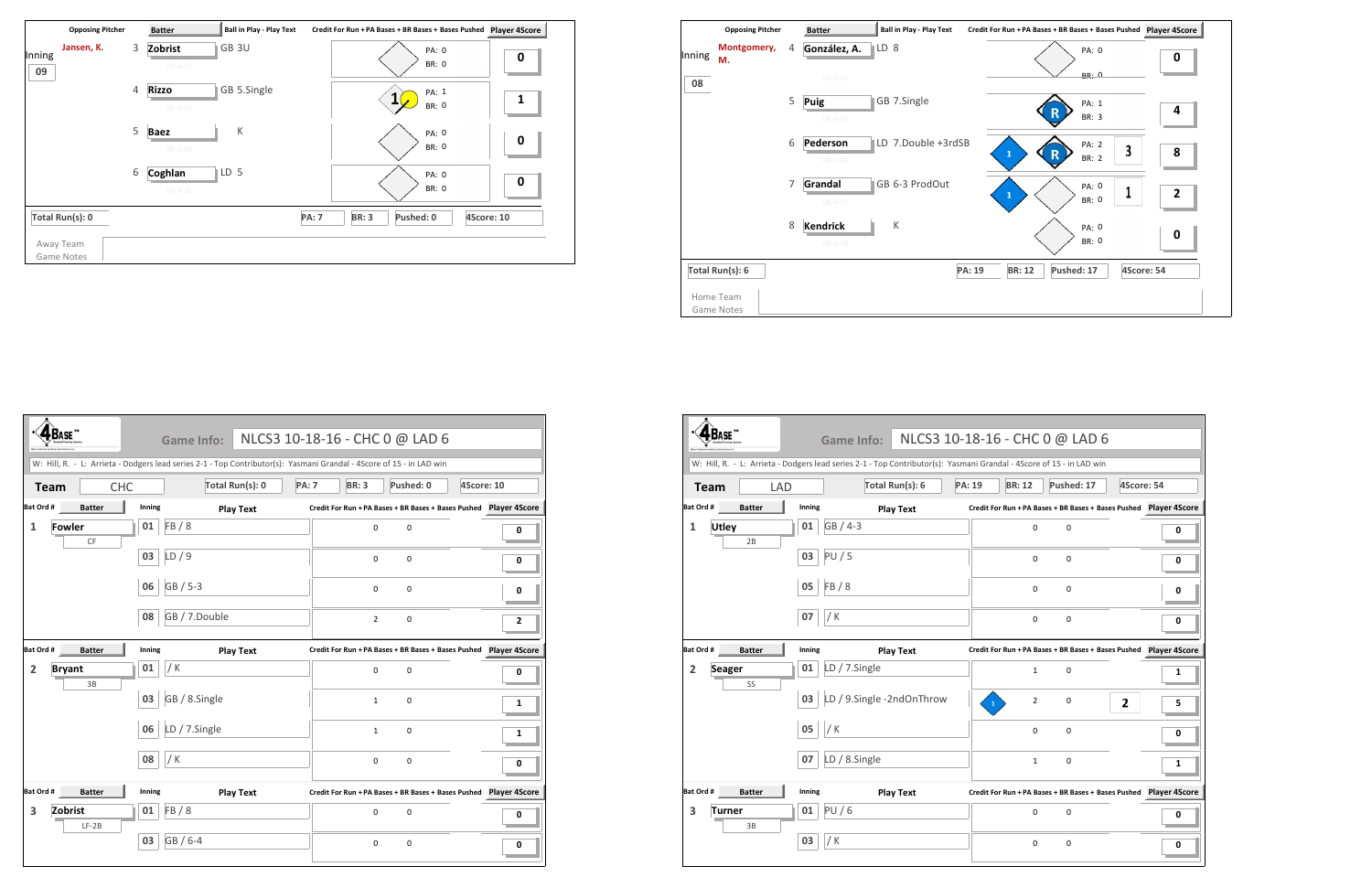|                |                          | 06     | PU/2                 | $\pmb{0}$<br>0                                                       | 0 |  |
|----------------|--------------------------|--------|----------------------|----------------------------------------------------------------------|---|--|
|                |                          | 09     | <b>GB/3U</b>         | 0<br>0                                                               | 0 |  |
| Bat Ord #      | <b>Batter</b>            | Inning | <b>Play Text</b>     | Credit For Run + PA Bases + BR Bases + Bases Pushed    Player 4Score |   |  |
| 4              | <b>Rizzo</b><br>1B       | 02     | / Walk +2ndSB +3rdPB | $\mathbf{1}$<br>$\overline{2}$                                       | 3 |  |
|                |                          | 04     | FB/9                 | 0<br>0                                                               | 0 |  |
|                |                          | 06     | / K                  | 0<br>0                                                               | 0 |  |
|                |                          | 09     | GB / 5.Single        | 0<br>$\mathbf{1}$                                                    | 1 |  |
| Bat Ord #      | <b>Batter</b>            | Inning | <b>Play Text</b>     | Credit For Run + PA Bases + BR Bases + Bases Pushed    Player 4Score |   |  |
| 5              | <b>Baez</b><br>$2B-SS$   | 02     | PU/4                 | $\mathbf 0$<br>$\pmb{0}$                                             | 0 |  |
|                |                          | 04     | PU/5                 | $\mathbf 0$<br>0                                                     | 0 |  |
|                |                          | 07     | LD/5                 | 0<br>0                                                               | 0 |  |
|                |                          | 09     | / K                  | 0<br>0                                                               | 0 |  |
| Bat Ord #      | <b>Batter</b>            | Inning | <b>Play Text</b>     | Credit For Run + PA Bases + BR Bases + Bases Pushed    Player 4Score |   |  |
| 6              | Soler                    | 02     | / Walk +2ndPB        | $\mathbf{1}$<br>$\mathbf 1$                                          | 2 |  |
|                | <b>RF</b>                | 04     | / $K$                | $\mathbf 0$<br>0                                                     | 0 |  |
|                | Coghlan                  | 07     | <b>GB/3U</b>         | 0<br>0                                                               | 0 |  |
|                | PH-LF                    | 09     | LD/5                 | 0<br>0                                                               | 0 |  |
| Bat Ord #      | л.<br><b>Batter</b>      | Inning | <b>Play Text</b>     | Credit For Run + PA Bases + BR Bases + Bases Pushed Player 4Score    |   |  |
| $\overline{7}$ | <b>Russell</b>           | 02     | / K                  | 0<br>$\pmb{0}$                                                       | 0 |  |
|                | SS                       | 05     | LD/9                 | 0<br>$\pmb{0}$                                                       | 0 |  |
|                | <b>Heyward</b>           | 07     | / K                  | $\pmb{0}$<br>$\pmb{0}$                                               | 0 |  |
|                | PH-RF                    |        |                      |                                                                      |   |  |
| Bat Ord #      | <b>Batter</b>            | Inning | <b>Play Text</b>     | Credit For Run + PA Bases + BR Bases + Bases Pushed    Player 4Score |   |  |
| 8              | <b>Montero</b><br>С      | 02     | GB / 4-3             | $\mathsf{O}\xspace$<br>$\mathsf 0$                                   | 0 |  |
|                |                          | 05     | LD/4                 | $\pmb{0}$<br>0                                                       | 0 |  |
|                | <b>Contreras</b><br>PH-C | 08     | / K                  | 0<br>$\pmb{0}$                                                       | 0 |  |
| Bat Ord #      | <b>Batter</b>            | Inning | <b>Play Text</b>     | Credit For Run + PA Bases + BR Bases + Bases Pushed    Player 4Score |   |  |
| 9              | Arrieta                  | 03     | / K                  | $\mathsf 0$<br>$\mathbf 0$                                           | 0 |  |
|                | P                        | 05     | / K                  | 0<br>0                                                               | 0 |  |
|                |                          |        |                      |                                                                      |   |  |
|                | Almora                   | 08     | GB / 4-3             | $\pmb{0}$<br>$\pmb{0}$                                               | 0 |  |
|                | PH                       |        |                      |                                                                      |   |  |

| 4           | 0                                       | 4 | 9                                                      |
|-------------|-----------------------------------------|---|--------------------------------------------------------|
| 0           | 0                                       |   | 0                                                      |
|             | un + PA Bases + BR Bases + Bases Pushed |   | <b>Player 4Score</b>                                   |
| 0           | 0                                       |   | 0                                                      |
|             |                                         |   |                                                        |
| 0           | 0                                       |   | 0                                                      |
| 0           | 0                                       |   | 0                                                      |
| 0           | 0                                       |   | 0                                                      |
|             | un + PA Bases + BR Bases + Bases Pushed |   | <b>Player 4Score</b>                                   |
| 0           | 0                                       |   | 0                                                      |
| 1           | 3                                       |   | 4                                                      |
| 1           | 1                                       |   | $\overline{\mathbf{2}}$                                |
| 1           | 3                                       |   | 4                                                      |
|             |                                         |   | un + PA Bases + BR Bases + Bases Pushed Player 4Score  |
| 0           | 0                                       |   | 0                                                      |
|             |                                         |   |                                                        |
| 0           | 0                                       |   | 0                                                      |
| 0           | 0                                       |   | 0                                                      |
| 2           | 2                                       | 3 | 8                                                      |
|             |                                         |   | un + PA Bases + BR Bases + Bases Pushed Player 4Score  |
| 0           | 0                                       |   | 0                                                      |
| 4           | 0                                       | 5 | 11                                                     |
| $\mathbf 1$ | 0                                       | 1 | 2                                                      |
| 0           | 0                                       | 1 | 2                                                      |
|             |                                         |   | un + PA Bases + BR Bases + Bases Pushed Player 4Score  |
| 1           | 3                                       |   | 4                                                      |
| 0           | 0                                       |   | 0                                                      |
| 0           | 0                                       |   | 0                                                      |
| 0           | 0                                       |   | 0                                                      |
|             |                                         |   | un + PA Bases + BR Bases + Bases Pushed  Player 4Score |
| 0           | 0                                       | 1 | 1                                                      |
|             |                                         |   |                                                        |
|             |                                         |   |                                                        |

| FB / .HomeRun<br>06<br>0<br>4<br>4<br>GB / 4-3<br>07<br>0<br>0<br>Bat Ord #<br>Inning<br><b>Batter</b><br><b>Play Text</b><br>González, A.<br>FB / 9<br>01<br>4<br>0<br>0<br>1B<br>LD/9<br>04<br>0<br>0<br>$/$ K<br>06<br>0<br>0<br>LD/8<br>08<br>0<br>0<br>Bat Ord #<br>Inning<br>Credit For Run + PA Bases + BR Bases + Bases Pushed    Player 4Score<br><b>Batter</b><br><b>Play Text</b><br><b>Reddick</b><br>5<br>FB / 8<br>02<br>0<br>0<br>0<br>RF<br>GB / 4.Single +2ndSB +3rdSB<br>04<br>3<br>1<br>GB / 1.Single<br>Puig<br>06<br>$\mathbf{1}$<br>$\mathbf{1}$<br>PH-RF<br>08<br>GB / 7.Single<br>3<br>$1\,$<br>Bat Ord #<br>Inning<br><b>Batter</b><br><b>Play Text</b><br>/ $\mathsf{K}$<br>Pederson<br>02<br>6<br>0<br>0<br>СF<br>/K<br>04<br>0<br>0<br>PU/5<br>06<br>0<br>0<br>LD / 7.Double +3rdSB<br>08<br>$\mathbf{2}$<br>$\mathbf 2$<br>3<br>$\mathbf{1}$<br>Bat Ord #<br>Inning<br><b>Batter</b><br><b>Play Text</b><br>Credit For Run + PA Bases + BR Bases + Bases Pushed Player 4Score<br>/ $K$<br>Grandal<br>02<br>7<br>$\pmb{0}$<br>0<br>$\mathsf{C}$<br>FB / .HomeRun<br>04<br>$\mathbf 0$<br>4<br>5<br>$\mathbf{z}$<br>/ Walk<br>06<br>$\mathbf{1}$<br>0<br>1<br>GB / 6-3 ProdOut<br>08<br>0<br>$\pmb{0}$<br>1<br>Bat Ord #<br>Inning<br><b>Batter</b><br>Credit For Run + PA Bases + BR Bases + Bases Pushed Player 4Score<br><b>Play Text</b><br>LD / 7.Single<br><b>Toles</b><br>8<br>03<br>3<br>$\mathbf{1}$<br>$\mathsf{LF}% _{0}\left( \mathcal{N}\right) \equiv\mathsf{LF}_{0}\left( \mathcal{N}\right)$<br>FB/7<br>04<br>0<br>0<br>GB / 4-3<br><b>Kendrick</b><br>06<br>0<br>0<br>PH-LF<br>/ K<br>08<br>0<br>$\mathsf 0$<br>Bat Ord #<br>Inning<br><b>Batter</b><br><b>Play Text</b><br>GB / 5-3 ProdOut<br>Hill<br>03<br>9<br>$\pmb{0}$<br>$\mathsf{O}\xspace$<br>1<br>P |  |  |  |  |    |  |
|-----------------------------------------------------------------------------------------------------------------------------------------------------------------------------------------------------------------------------------------------------------------------------------------------------------------------------------------------------------------------------------------------------------------------------------------------------------------------------------------------------------------------------------------------------------------------------------------------------------------------------------------------------------------------------------------------------------------------------------------------------------------------------------------------------------------------------------------------------------------------------------------------------------------------------------------------------------------------------------------------------------------------------------------------------------------------------------------------------------------------------------------------------------------------------------------------------------------------------------------------------------------------------------------------------------------------------------------------------------------------------------------------------------------------------------------------------------------------------------------------------------------------------------------------------------------------------------------------------------------------------------------------------------------------------------------------------------------------------------------------------------------------------------------------------------|--|--|--|--|----|--|
|                                                                                                                                                                                                                                                                                                                                                                                                                                                                                                                                                                                                                                                                                                                                                                                                                                                                                                                                                                                                                                                                                                                                                                                                                                                                                                                                                                                                                                                                                                                                                                                                                                                                                                                                                                                                           |  |  |  |  | 9  |  |
|                                                                                                                                                                                                                                                                                                                                                                                                                                                                                                                                                                                                                                                                                                                                                                                                                                                                                                                                                                                                                                                                                                                                                                                                                                                                                                                                                                                                                                                                                                                                                                                                                                                                                                                                                                                                           |  |  |  |  | 0  |  |
|                                                                                                                                                                                                                                                                                                                                                                                                                                                                                                                                                                                                                                                                                                                                                                                                                                                                                                                                                                                                                                                                                                                                                                                                                                                                                                                                                                                                                                                                                                                                                                                                                                                                                                                                                                                                           |  |  |  |  |    |  |
|                                                                                                                                                                                                                                                                                                                                                                                                                                                                                                                                                                                                                                                                                                                                                                                                                                                                                                                                                                                                                                                                                                                                                                                                                                                                                                                                                                                                                                                                                                                                                                                                                                                                                                                                                                                                           |  |  |  |  | 0  |  |
|                                                                                                                                                                                                                                                                                                                                                                                                                                                                                                                                                                                                                                                                                                                                                                                                                                                                                                                                                                                                                                                                                                                                                                                                                                                                                                                                                                                                                                                                                                                                                                                                                                                                                                                                                                                                           |  |  |  |  | 0  |  |
|                                                                                                                                                                                                                                                                                                                                                                                                                                                                                                                                                                                                                                                                                                                                                                                                                                                                                                                                                                                                                                                                                                                                                                                                                                                                                                                                                                                                                                                                                                                                                                                                                                                                                                                                                                                                           |  |  |  |  | 0  |  |
|                                                                                                                                                                                                                                                                                                                                                                                                                                                                                                                                                                                                                                                                                                                                                                                                                                                                                                                                                                                                                                                                                                                                                                                                                                                                                                                                                                                                                                                                                                                                                                                                                                                                                                                                                                                                           |  |  |  |  | 0  |  |
|                                                                                                                                                                                                                                                                                                                                                                                                                                                                                                                                                                                                                                                                                                                                                                                                                                                                                                                                                                                                                                                                                                                                                                                                                                                                                                                                                                                                                                                                                                                                                                                                                                                                                                                                                                                                           |  |  |  |  |    |  |
|                                                                                                                                                                                                                                                                                                                                                                                                                                                                                                                                                                                                                                                                                                                                                                                                                                                                                                                                                                                                                                                                                                                                                                                                                                                                                                                                                                                                                                                                                                                                                                                                                                                                                                                                                                                                           |  |  |  |  |    |  |
|                                                                                                                                                                                                                                                                                                                                                                                                                                                                                                                                                                                                                                                                                                                                                                                                                                                                                                                                                                                                                                                                                                                                                                                                                                                                                                                                                                                                                                                                                                                                                                                                                                                                                                                                                                                                           |  |  |  |  |    |  |
|                                                                                                                                                                                                                                                                                                                                                                                                                                                                                                                                                                                                                                                                                                                                                                                                                                                                                                                                                                                                                                                                                                                                                                                                                                                                                                                                                                                                                                                                                                                                                                                                                                                                                                                                                                                                           |  |  |  |  | 4  |  |
|                                                                                                                                                                                                                                                                                                                                                                                                                                                                                                                                                                                                                                                                                                                                                                                                                                                                                                                                                                                                                                                                                                                                                                                                                                                                                                                                                                                                                                                                                                                                                                                                                                                                                                                                                                                                           |  |  |  |  | 2  |  |
|                                                                                                                                                                                                                                                                                                                                                                                                                                                                                                                                                                                                                                                                                                                                                                                                                                                                                                                                                                                                                                                                                                                                                                                                                                                                                                                                                                                                                                                                                                                                                                                                                                                                                                                                                                                                           |  |  |  |  | 4  |  |
|                                                                                                                                                                                                                                                                                                                                                                                                                                                                                                                                                                                                                                                                                                                                                                                                                                                                                                                                                                                                                                                                                                                                                                                                                                                                                                                                                                                                                                                                                                                                                                                                                                                                                                                                                                                                           |  |  |  |  |    |  |
|                                                                                                                                                                                                                                                                                                                                                                                                                                                                                                                                                                                                                                                                                                                                                                                                                                                                                                                                                                                                                                                                                                                                                                                                                                                                                                                                                                                                                                                                                                                                                                                                                                                                                                                                                                                                           |  |  |  |  |    |  |
|                                                                                                                                                                                                                                                                                                                                                                                                                                                                                                                                                                                                                                                                                                                                                                                                                                                                                                                                                                                                                                                                                                                                                                                                                                                                                                                                                                                                                                                                                                                                                                                                                                                                                                                                                                                                           |  |  |  |  | 0  |  |
|                                                                                                                                                                                                                                                                                                                                                                                                                                                                                                                                                                                                                                                                                                                                                                                                                                                                                                                                                                                                                                                                                                                                                                                                                                                                                                                                                                                                                                                                                                                                                                                                                                                                                                                                                                                                           |  |  |  |  | 0  |  |
|                                                                                                                                                                                                                                                                                                                                                                                                                                                                                                                                                                                                                                                                                                                                                                                                                                                                                                                                                                                                                                                                                                                                                                                                                                                                                                                                                                                                                                                                                                                                                                                                                                                                                                                                                                                                           |  |  |  |  | 0  |  |
|                                                                                                                                                                                                                                                                                                                                                                                                                                                                                                                                                                                                                                                                                                                                                                                                                                                                                                                                                                                                                                                                                                                                                                                                                                                                                                                                                                                                                                                                                                                                                                                                                                                                                                                                                                                                           |  |  |  |  | 8  |  |
|                                                                                                                                                                                                                                                                                                                                                                                                                                                                                                                                                                                                                                                                                                                                                                                                                                                                                                                                                                                                                                                                                                                                                                                                                                                                                                                                                                                                                                                                                                                                                                                                                                                                                                                                                                                                           |  |  |  |  |    |  |
|                                                                                                                                                                                                                                                                                                                                                                                                                                                                                                                                                                                                                                                                                                                                                                                                                                                                                                                                                                                                                                                                                                                                                                                                                                                                                                                                                                                                                                                                                                                                                                                                                                                                                                                                                                                                           |  |  |  |  | 0  |  |
|                                                                                                                                                                                                                                                                                                                                                                                                                                                                                                                                                                                                                                                                                                                                                                                                                                                                                                                                                                                                                                                                                                                                                                                                                                                                                                                                                                                                                                                                                                                                                                                                                                                                                                                                                                                                           |  |  |  |  | 11 |  |
|                                                                                                                                                                                                                                                                                                                                                                                                                                                                                                                                                                                                                                                                                                                                                                                                                                                                                                                                                                                                                                                                                                                                                                                                                                                                                                                                                                                                                                                                                                                                                                                                                                                                                                                                                                                                           |  |  |  |  | 2  |  |
|                                                                                                                                                                                                                                                                                                                                                                                                                                                                                                                                                                                                                                                                                                                                                                                                                                                                                                                                                                                                                                                                                                                                                                                                                                                                                                                                                                                                                                                                                                                                                                                                                                                                                                                                                                                                           |  |  |  |  | 2  |  |
|                                                                                                                                                                                                                                                                                                                                                                                                                                                                                                                                                                                                                                                                                                                                                                                                                                                                                                                                                                                                                                                                                                                                                                                                                                                                                                                                                                                                                                                                                                                                                                                                                                                                                                                                                                                                           |  |  |  |  |    |  |
|                                                                                                                                                                                                                                                                                                                                                                                                                                                                                                                                                                                                                                                                                                                                                                                                                                                                                                                                                                                                                                                                                                                                                                                                                                                                                                                                                                                                                                                                                                                                                                                                                                                                                                                                                                                                           |  |  |  |  |    |  |
|                                                                                                                                                                                                                                                                                                                                                                                                                                                                                                                                                                                                                                                                                                                                                                                                                                                                                                                                                                                                                                                                                                                                                                                                                                                                                                                                                                                                                                                                                                                                                                                                                                                                                                                                                                                                           |  |  |  |  | 4  |  |
|                                                                                                                                                                                                                                                                                                                                                                                                                                                                                                                                                                                                                                                                                                                                                                                                                                                                                                                                                                                                                                                                                                                                                                                                                                                                                                                                                                                                                                                                                                                                                                                                                                                                                                                                                                                                           |  |  |  |  | 0  |  |
|                                                                                                                                                                                                                                                                                                                                                                                                                                                                                                                                                                                                                                                                                                                                                                                                                                                                                                                                                                                                                                                                                                                                                                                                                                                                                                                                                                                                                                                                                                                                                                                                                                                                                                                                                                                                           |  |  |  |  | 0  |  |
|                                                                                                                                                                                                                                                                                                                                                                                                                                                                                                                                                                                                                                                                                                                                                                                                                                                                                                                                                                                                                                                                                                                                                                                                                                                                                                                                                                                                                                                                                                                                                                                                                                                                                                                                                                                                           |  |  |  |  | 0  |  |
|                                                                                                                                                                                                                                                                                                                                                                                                                                                                                                                                                                                                                                                                                                                                                                                                                                                                                                                                                                                                                                                                                                                                                                                                                                                                                                                                                                                                                                                                                                                                                                                                                                                                                                                                                                                                           |  |  |  |  |    |  |
|                                                                                                                                                                                                                                                                                                                                                                                                                                                                                                                                                                                                                                                                                                                                                                                                                                                                                                                                                                                                                                                                                                                                                                                                                                                                                                                                                                                                                                                                                                                                                                                                                                                                                                                                                                                                           |  |  |  |  | 1  |  |
|                                                                                                                                                                                                                                                                                                                                                                                                                                                                                                                                                                                                                                                                                                                                                                                                                                                                                                                                                                                                                                                                                                                                                                                                                                                                                                                                                                                                                                                                                                                                                                                                                                                                                                                                                                                                           |  |  |  |  |    |  |